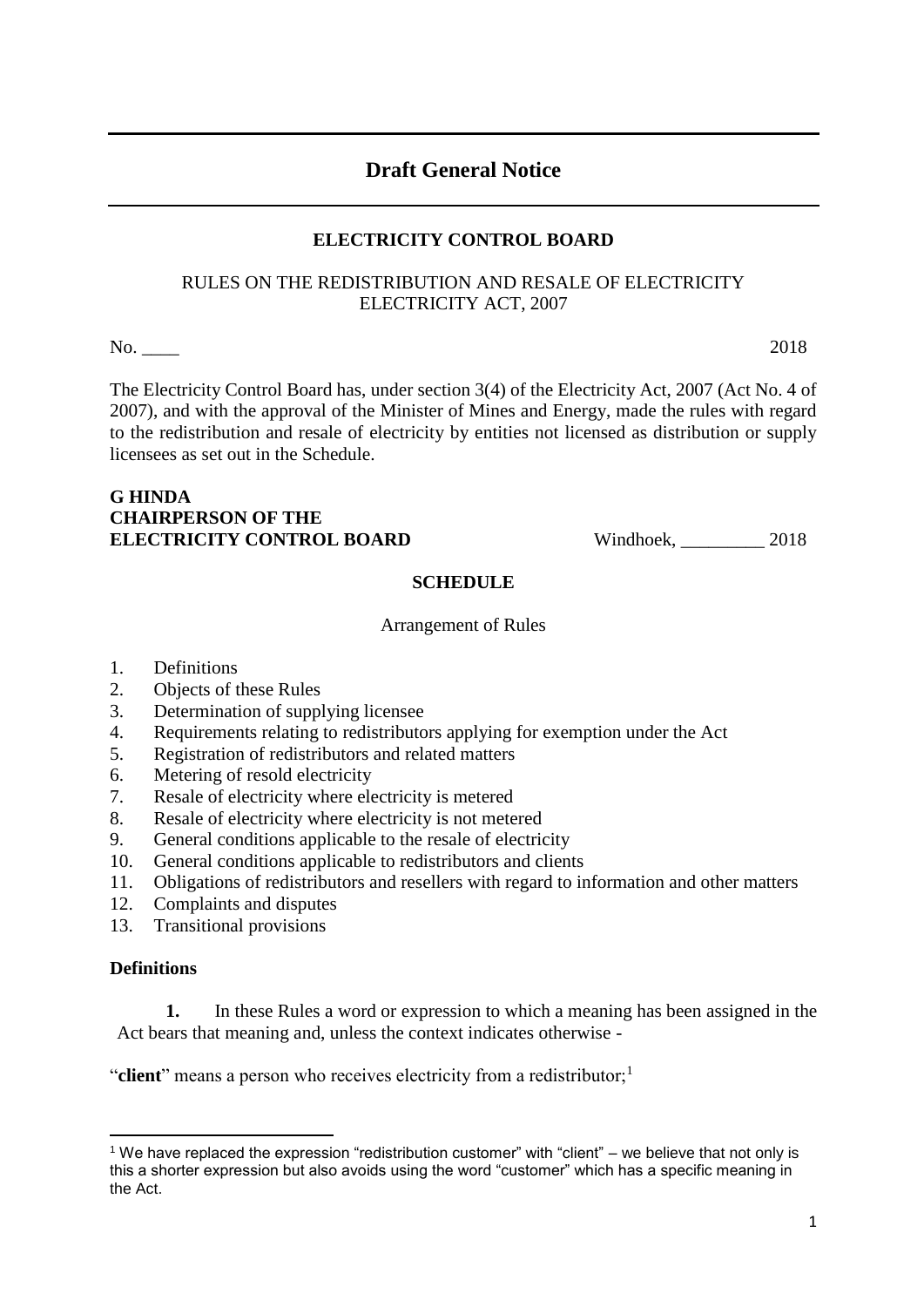**"electrical installation"** means the entire electrical installation on a redistributor's or client's premises, including all material, equipment and appliances used or intended to be used for or in connection with the provision of electricity to the redistributor's or client's premises, but does not include the metering installation or controlling devices or any part of the connection installed by the supplying licensee;

"**premises**" mean a portion of land forming a separate grant, deed of transfer or certificate of title or, in the event of unsurveyed land, the portion of land formally or habitually occupied by a person or as demarcated in whichever manner for occupation by a person;

"**redistribution**<sup>2</sup>" means the conveyance<sup>3</sup> or delivery<sup>4</sup> of electricity by means of a redistribution network, irrespective of who the owner of such redistribution network is, by a person who is not licensed as a distribution licensee in terms of the Act due to –

- (a) such person being exempted under the Act from having to hold a distribution licence;
- (b) such person not yet having applied for exemption as contemplated in rule 13; or
- (c) any other reason including failure by such person to apply for a distribution licence under the Act or such person undertaking unauthorised distribution<sup>5</sup> or redistribution,<sup>6</sup>

and who conveys or delivers such electricity to a client;

"**redistribution network**" means a distribution power system or an electrical installation, as the case may be, used by the redistributor in order to redistribute electricity to a client or clients;<sup>7</sup>

**<sup>.</sup>** <sup>2</sup> After thorough consideration and discussion is was decided to retain the use of the expressions "redistribution" and "resale" for the following reasons: (a) they are known in the industry and have always been used to describe these activities; (b) they are regionally and internationally applied towards these activities; (c) they are short and convenient – we tried other terms but all of them were too long, convoluted and cumbersome; (d) we don't think that there is a serious danger for confusion. <sup>3</sup> We have added "conveyance" to the definition since redistribution can consist of: (a) conveyance only – i.e. townhouse complexes; (b) delivery only – where persons occupy a single structure; or (c) conveyance and delivery.

<sup>4</sup> In terms of the Electricity Act "distribution" means conveyance of electricity to a customer and a customer is someone who receives electricity from a licensee. As redistribution customers do not receive their electricity from a licensee it is proposed that the word "delivery" be used in these Rules. <sup>5</sup> There is a presumption in law that when there is reference to an activity it is assumed to be a valid activity. We here then make it specific that it could also be that activities involved are illegal due to such person not having legalised its activities under the Electricity Act. In such case these reseller rules will still apply to such person. Thus if a person is distributing illegally without a licence, such person must still comply with these rules. If it comes to the ECB's attention that someone is distributing without a licence, the ECB may act against such person in terms of the Electricity Act (i.e. require person to stop activities, require person to get licensed and/or have person criminally prosecuted). Usually it may be difficult for ECB to require person to stop activities since there are customers depending on that electricity. In the interim while such person then gets legal, the reseller rules will continue to apply and thus give customers/clients protection granted thereby which is what we are trying to achieve here.

<sup>&</sup>lt;sup>6</sup> We have decided to change the definition of redistribution in order to relate it as closely as possible with the definition of "distribution" appearing in the Act. Note also that we incorporated parts of the previous definition of redistributor in the definition of redistribution and subsequently shortened the definition of redistributor accordingly.

 $<sup>7</sup>$  This definition is inserted to provide for situations where the redistributor (main house with granny</sup> flat) does not have a distribution power system but rather an electrical installation since it is a private residence. Thus one will get redistributors who operate a distribution power system and redistributors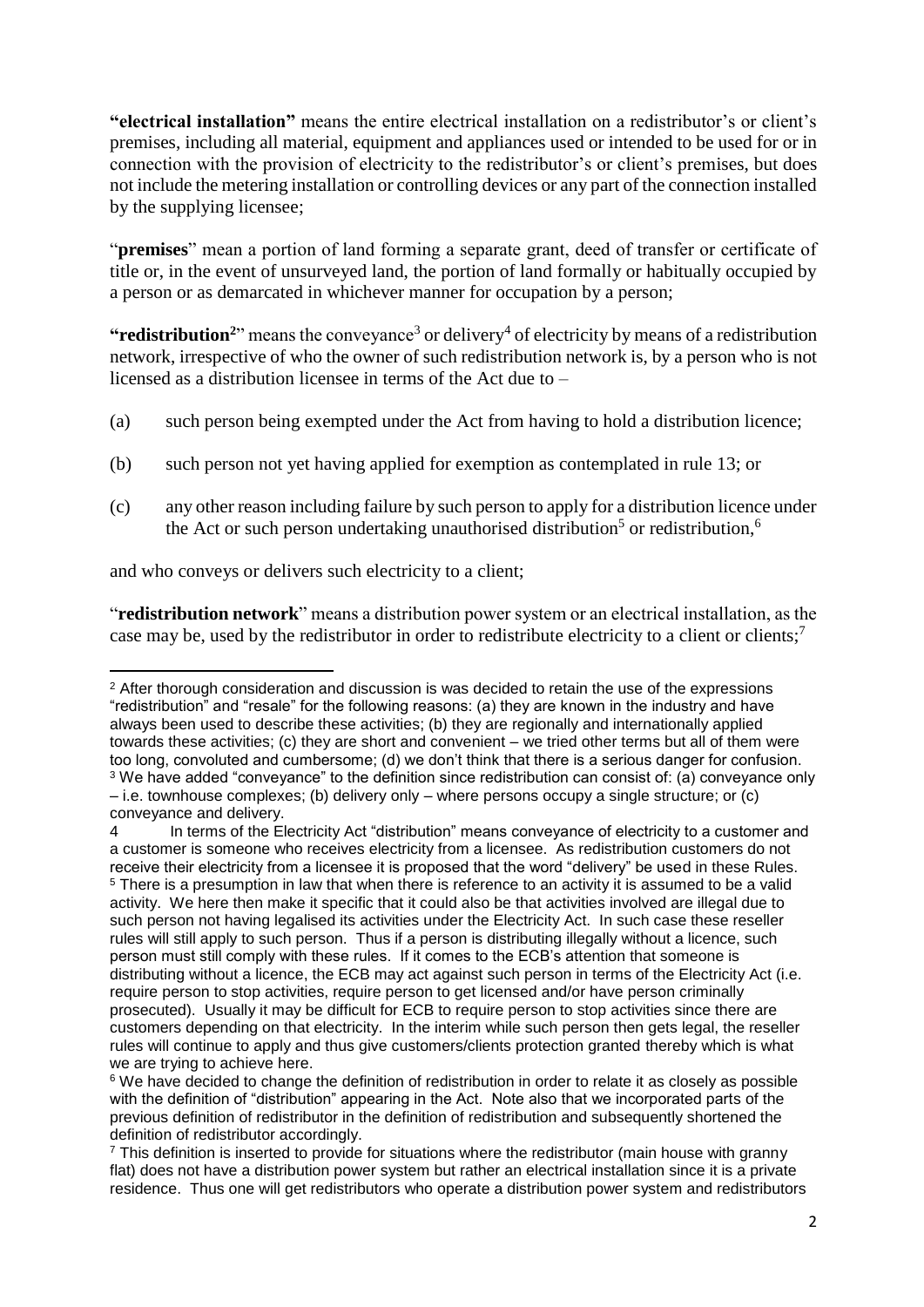"redistributor<sup>8</sup>" means a person<sup>9</sup> undertaking redistribution;

"**resale<sup>10</sup>**" means redistribution under any arrangement whereby the client compensates the redistributor in any manner or form whatsoever, either in whole or in part, and "resell", "resold" and "reselling" have corresponding meanings;

"**reseller**" means a redistributor who resells electricity;

"**supplying licensee**" means the supplying licensee as contemplated in rule 3;

"**Technical Rules**" means the Technical Rules as published in Government Gazette No 5950 of 16 February 2016, Notice No. 47 of 2016;

"the Act" means the Electricity Act, 2007 (Act No. 4 of 2007);

"**these Rules**" mean these Rules on the Redistribution and Resale of Electricity as amended from time to time.

## **Objects of these Rules**

**2.** (1) Notwithstanding that section 18 of the Act exempts certain distribution activities from the licensing requirements, section 18(4), read with section 3(4), (5) and (6), of the Act, authorises the regulation of such exempted activities by means of rules of the Board.

- (2) The objects of these Rules are –
- (a) to establish a regulated environment within which redistribution of electricity can take place in order to ensure the efficient conveyance and delivery of electricity under unlicensed circumstances;

**<sup>.</sup>** who only have their own electrical installation (granny flat on premises of a private residence example). "Redistribution network" will be the collective terminology to refer to both situations.

<sup>8</sup> As defined here a re-redistributor is included since this definition does not specify that the redistributor must receive the electricity from a licensee – i.e. someone who receives electricity from a redistributor and further distributes it is also a redistributor. A practical example would be where the owner of a shopping centre rents a shop therein to a person which shop is supplied with electricity by such owner. This lessee shares his/her shop with another person whom the lessee splits the electricity account with. Such lessee would in this example be a re-redistributor and qualifies as a redistributor under these Rules.

<sup>9</sup> Note that the word "person" here is preferable to the use of the word "customer". The concern is that by using the word "customer" only those persons who receive electricity from a licensee (see definition of customer in the Electricity Act) are included and not those who receive such electricity from another source such as (a) from own generation – although this should not be a problem since if you generate electricity not for own consumption you are not exempted unless you applied for exemption and was exempted in terms of section 18 in which case the concern remains; and (b) from a person who is not licensed – for example if received from a non-licensed re-distributor for re-redistribution.

<sup>10</sup> Note that a differentiation is made between redistribution and resale. Redistribution is the broad category whereas resale is a specific type of redistribution – i.e. redistribution where some form of compensation in exchange for the delivery of electricity takes place. This differentiation is necessary as there are separate requirements for resale of electricity which will not apply to redistributors who do not charge for the electricity or receive some form of compensation for electricity delivered.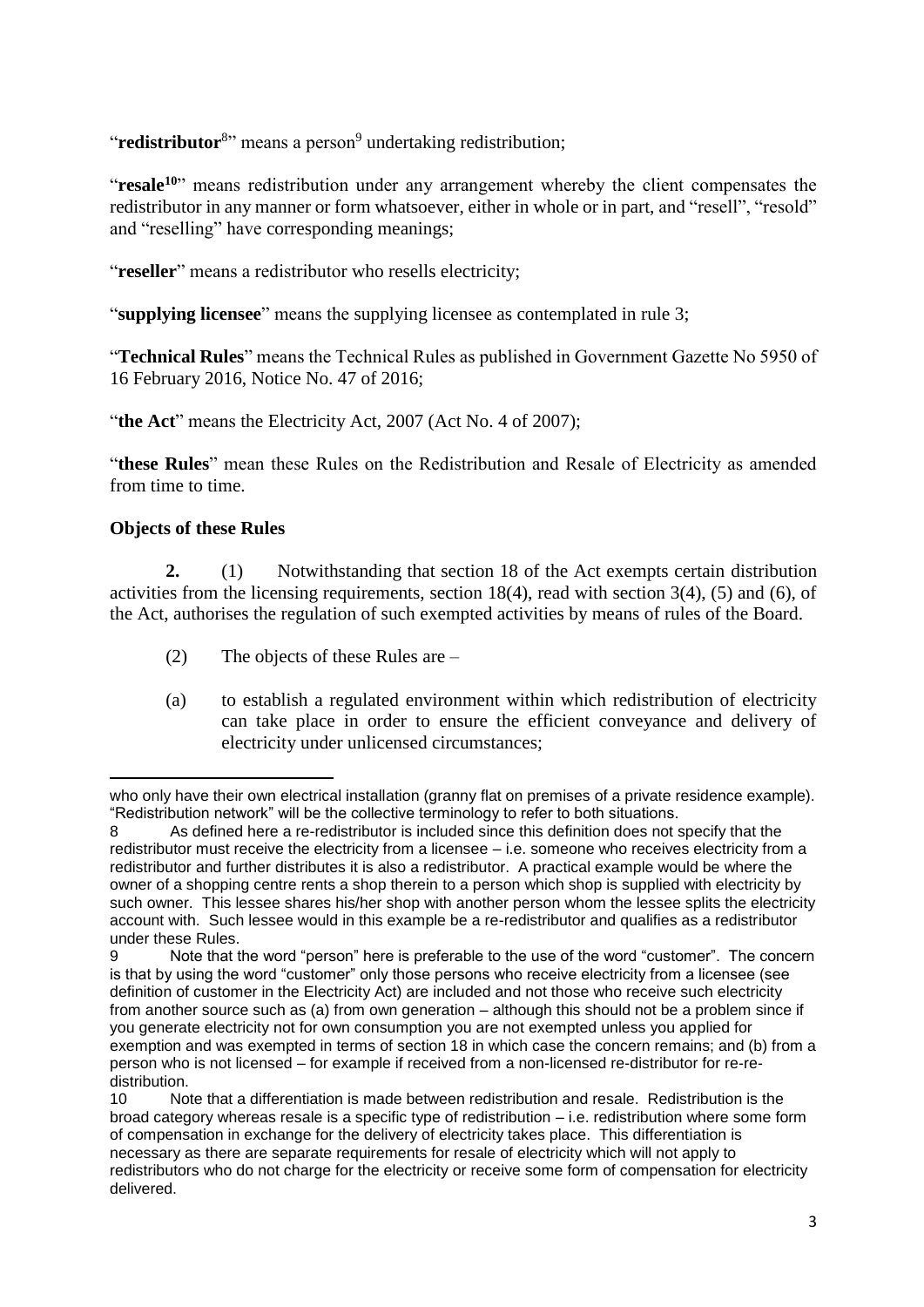- (b) to ensure that the interests of clients, supplying licensees and other electricity licensees operating in the same area as a redistributor or reseller are sufficiently protected as regards pricing, safety and standards on quality of electricity provision and service of electricity so delivered;
- (c) to establish a regulatory environment where redistributors and resellers have the required resources to enable them to satisfy and meet the ongoing needs of their clients;
- (d) to establish an environment where the Board can effectively exercise, monitor and enforce the regulatory oversight of electricity redistribution and reselling including but not limited to –
	- (i) pricing practices;
	- (ii) billing procedures;
	- (iii) standards of service and supply;
	- (iv) the control of monopolistic practices and the elimination of abusive practices;
	- (v) discontinuation of conveyance or delivery of electricity; and
	- (vi) dispute resolution.

#### **Determination of supplying licensee**

- **3.** (1) For the purposes of these Rules, a supplying licensee is the licensee who -
- (a) supplies electricity to the redistributor or to a redistributor from whom such firstmentioned redistributor obtains electricity and includes the distribution licensee to whose distribution power system the redistributor's redistribution network is connected; or
- (b) would have so supplied electricity as contemplated in paragraph (a) above if the relevant redistributor was connected to the nearest distribution power system.

(2) In the event where it is not possible to determine the supplying licensee as defined in subsection (1), the Board must determine who is the supplying licensee of a redistributor or a class of redistributors.

#### **Requirements relating to redistributors applying for exemption under the Act**

**4.** (1) Where a prospective redistributor, who applies for exemption from holding a licence under section 18(2) of the Act (hereafter in this rule called the "applicant"), will –

(a) be connected to the distribution power system of a supplying licensee; or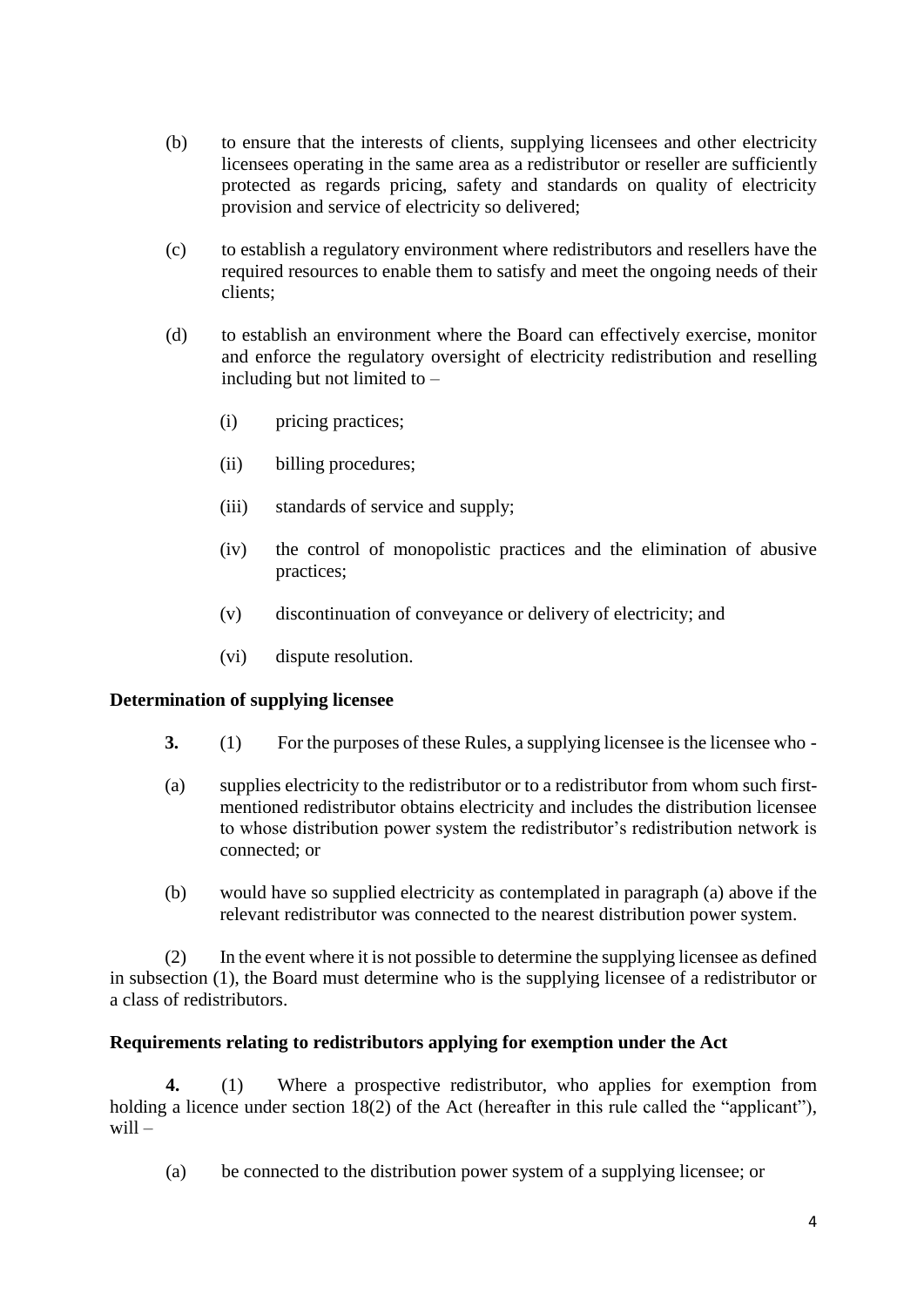- (b) receive electricity from a supplying licensee; or
- (c) operate in the licence area of a supplying licensee,

the applicant must, prior to such application for exemption, obtain in writing the opinion, comments and consent of such supplying licensee or supplying licensees, in the event of there being more than one supplying licensee, with regard to the applicant's application for exemption.

(2) The supplying licensee may in such opinion, comments and consent recommend conditions which it deems necessary for the efficient redistribution of electricity within its licence area or for the protection of the rights and interest of such supplying licensee.

(3) The applicant must submit to the Board the opinion, comments, consent and recommended conditions (if any) of all relevant supplying licensees together with its application for exemption.

- $(4)$  In the event where the supplying licensee –
- (a) refuses to give its consent, the supplying licensee must provide reasons for such refusal and in such event the applicant must submit the supplying licensee's opinion, comments and refusal with reasons in the same manner as anticipated in subrules  $(2)$  and  $(3)$ ;
- (b) fails to provide its opinion, comments, consent or refusal within a period of 20 business days after having been requested therefor, the supplying licensee will be deemed to have consented to the application and the applicant may proceed with the application in the absence of the opinion, comments, consent or refusal of the supplying licensee provided that the applicant must attach to the application form proof that the applicant attempted to obtain such opinion, comments, consent or refusal.
- (5) The Board may  $-$
- (a) contact a supplying licensee in order to verify any matter it is of the opinion requires verification, to obtain further information or comments from such supplying licensee or with regard to any other matter the Board wishes to take up with such licensee;
- (b) obtain the opinion or comment of any other person the Board deems relevant to such application.
- (6) Where the supplying licensee is a local authority or regional council –
- (a) it must be borne in mind that section 36(7) of the Act applies and thus subrules (1) to (4) apply notwithstanding section 55 of the Local Authorities Act;
- (b) such local authority or regional council must in addition to its opinion, comments, consent or refusal stipulate –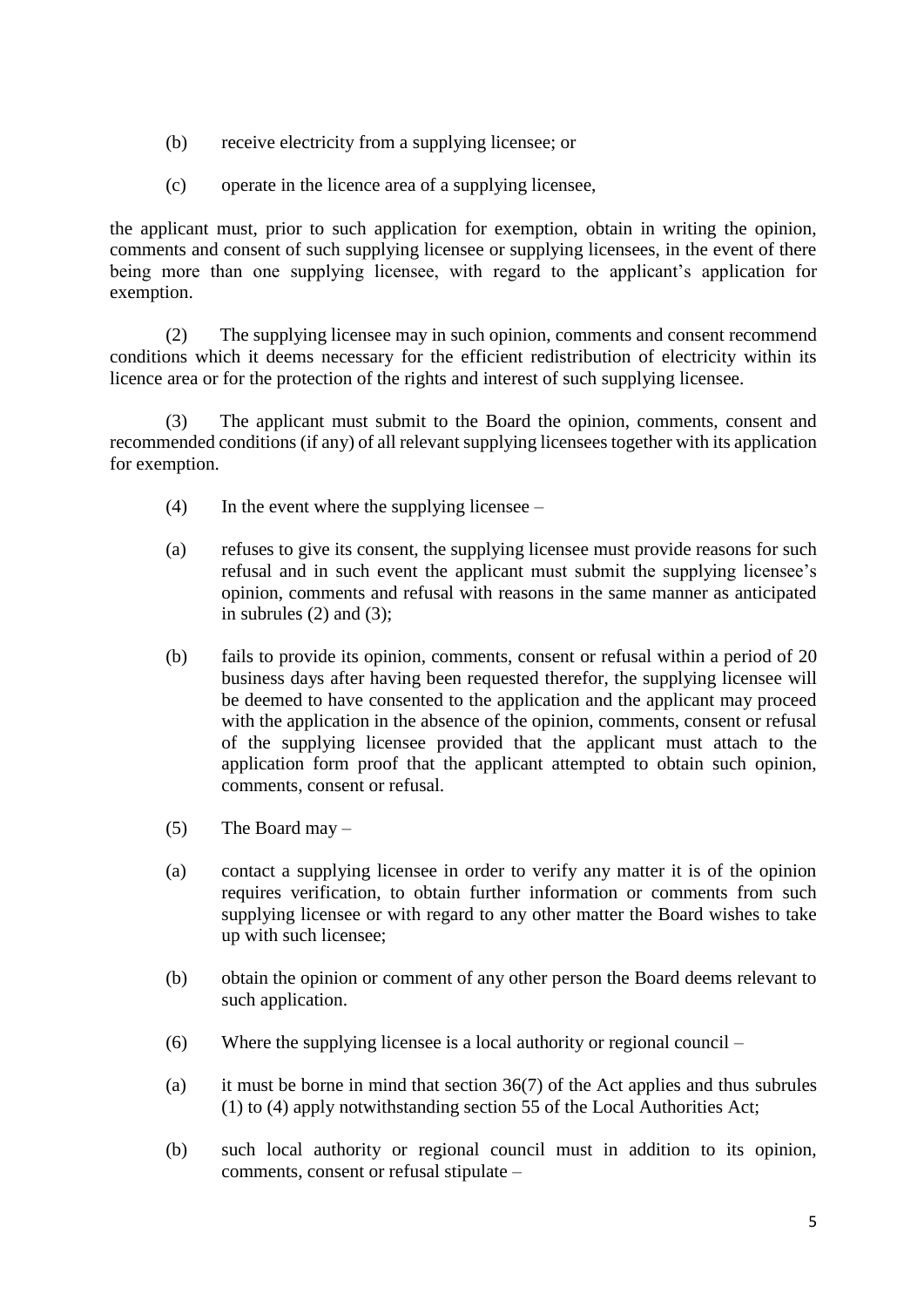- (i) any conditions it deems necessary as contemplated in section  $55(1)(a)$  of the Local Authorities Act; or
- (ii) that it has no such conditions to propose.

(7) The Board must include all conditions notified under subrule (2) or subrule (6)(b) in its recommendation to the Minister as well as its specific recommendations with regard to such stipulated conditions.

(8) Where the supplying licensee refuses to give its consent or fails to respond as contemplated in this rule, the Board must –

- (a) note such refusal, together with the reasons given for the refusal, if any, or failure to respond;
- (b) provide the Board's opinion on such refusal or failure to respond,

subject thereto that an application can proceed irrespective of such refusal or failure to respond but a refusal together with the reasons given must be taken into consideration when a decision is made on whether to approve or reject an application for an exemption as anticipated in this rule.

(9) A supplying licensee must, for a period of least five years, keep the records of all prospective redistributors who requested the opinion, comments and consent of such supplying licensee under this rule and must provide such records to the Board upon request therefor by the Board.

#### **Registration of redistributors and related matters**

**5.** (1) Subject to subrule (5), a redistributor must prior to commencement of such person's redistribution activities register with the supplying licensee in the manner set out in these Rules.

(2) A redistributor must register with the supplying licensee by completing the registration form provided by the supplying licensee for this purpose and submitting to the supplying licensee such information as the supplying licensee may require in this regard, provided that the Board may specify such minimum information requirements as it may deem necessary from time to time.

(3) Such registration can, in the discretion of the supplying licensee, be completed in writing or online via the internet on the supplying licensee's official website or in such other manner as the supplying licensee deems fit.

(4) Except for such information as the supplying licensee deems confidential, whether out of own accord or on application by the relevant redistributor, the supplying licensee may make any information received under this rule or statistics with regard thereto available to any person and in such format the supplying licensee deems appropriate.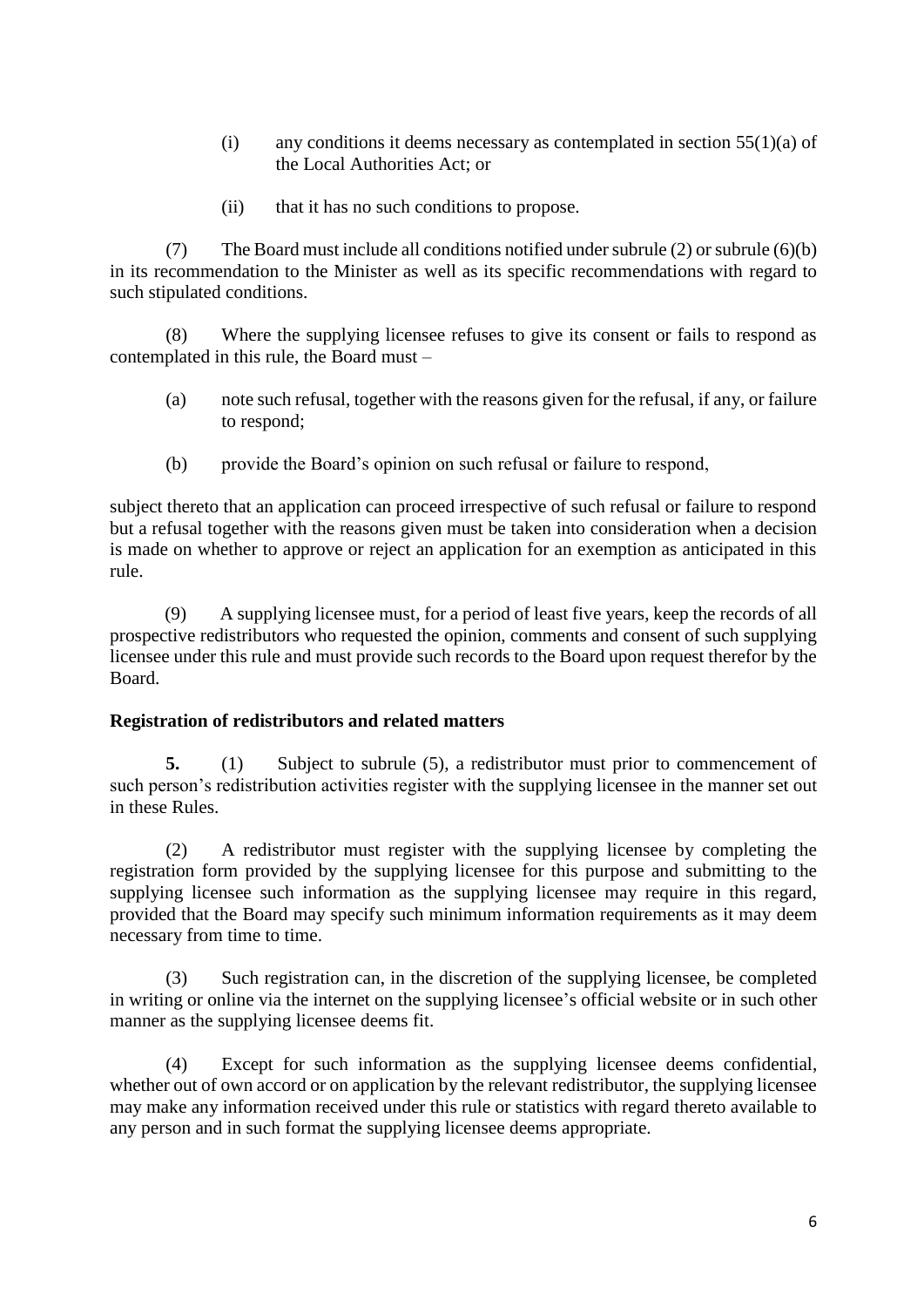(5) The Board may, after consultation with relevant supplying licensees, by notice in the Gazette and by notification in at least two newspapers circulated widely in Namibia, exempt any person or category of persons from the requirement to register as a redistributor under these Rules subject thereto that such exemption from having to register as a redistributor does not relieve such person or category of persons from having to comply with the requirements applicable to redistributors and resellers in terms of these Rules.

(6) The Board must, in writing, give notice of an exemption contemplated in subrule (5) to the relevant supplying licensee or, in the case of a category of persons being exempted, all distribution and supply licensees.

(7) The Board may request a supplying licensee to provide to the Board a copy of any information held by that licensee regarding registered redistributors.

(8) In the event where there is a conflict between these Rules and conditions imposed on a person exempted from having to hold a distribution licence as contemplated in section 18(11) or 34(1) of the Act and such person is a redistributor in accordance with these Rules, such conditions prevail.

(9) A person who contravenes or fails to comply with subrule (1) commits an offence and, on conviction, is liable to a fine not exceeding N\$ 16 000 or to imprisonment for a period of not exceeding two years or both such fine and such imprisonment.

# **Metering of resold electricity**

**6.** (1) A reseller who resells electricity to a client which electricity is to be used for commercial purposes, or to a client occupying a premises or part of a premises used for commercial purposes, must meter such electricity.

(2) All other resellers may charge for electricity delivered to a client by means of separately metering such electricity or in a manner contemplated in rule (8).

## **Resale of electricity where electricity is metered**

**7.** (1) Where the resale of electricity is metered, such metering and billing may be done on a pre-paid or post-paid basis.

(2) Where a reseller installs a meter, such meter or type of meter must, before its installation, be approved in writing by the supplying licensee.

(3) Where a reseller implements a billing or vending system, such billing or vending system must be designed and operated in such a manner that no conflict exists or can potentially arise between such system and the billing or vending system applied by the supplying licensee (amongst others, a voucher, invoice or token created by such vending or billing system must clearly indicate that electricity is sold by the reseller and not by the supplying licensee).

(4) The billing periods of a reseller using a post-paid billing system must be the same as the billing periods of the supplying licensee.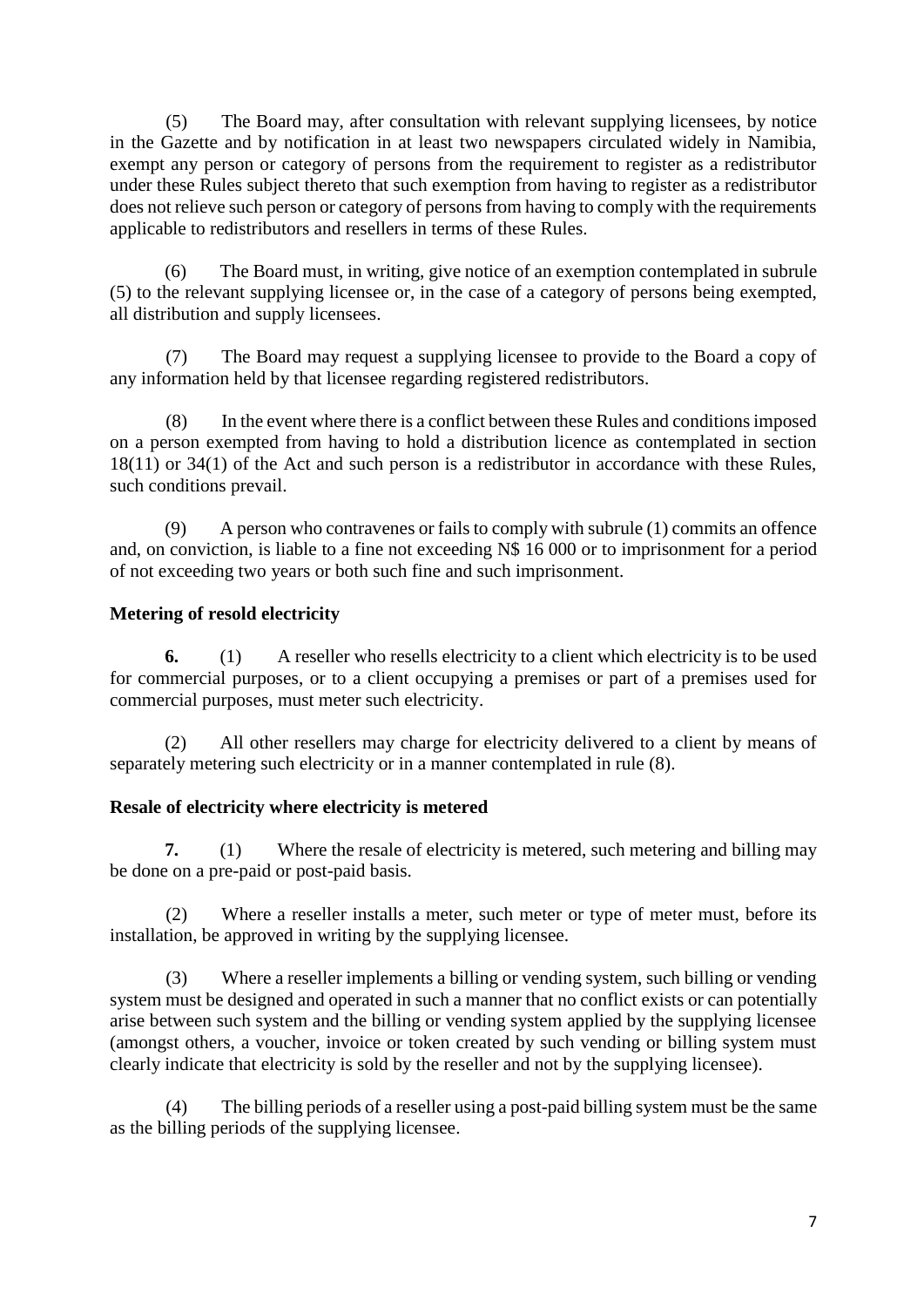(5) A reseller who meters electricity delivered to a client must, at the request of the client, furnish such client with such information as may be necessary to enable the client to determine whether the electricity accounts received are correct and compliant with these Rules.

(6) A reseller who meters electricity delivered to a client must provide a billing service, whether a fully automated metering system (for example a token or other prepayment system) is applied or a post-paid system (for example billing on account), and at least the following billing information must be provided:

- (a) The name and relevant premises of the customer;
- (b) the name of the reseller;
- (c) the billing date and, if applicable, the billing period;
- (d) the meter number or meter identification;
- (e) all charges applied including all applicable levies specifying the nature of the charge and the relevant tariff;
- (f) the relevant number of units purchased or consumed;
- (g) such other information as the reseller may deem relevant or as required by the Quality of Service Standards or other standards, rules or regulations made under the Act.

(7) The requirements and specifications applicable to a meter installed or to be installed by a reseller are the same as those applying to the supplying licensee.

(8) Subject to subrule (9), the tariff rates and tariff structure according to which electricity is resold must be identical*<sup>11</sup>* to the approved tariff rates and tariff structure that would have been applicable had the client been supplied with electricity by the supplying licensee and, for the purposes hereof, rule 9(2) applies with the necessary changes.

(9) The Board may, if it deems it appropriate under circumstances, upon application by a person or out of own accord approve a deviation from subrule (8) subject thereto that a deviation approved by the Board must be recorded in the register contemplated in regulation 8 of the Electricity Regulations: Administrative as published in Government Gazette No 4652 of 16 February 2011, Notice No. 13 of 2011 and be notified on the Board's official website and such deviation remains in force until such time as it is amended by the Board.

(10) A deviation contemplated in subrule (9) can be specific, can be made applicable generally or can be applied to an identified category or categories of resellers, clients or circumstances.

**<sup>.</sup>** <sup>11</sup> In terms of the Model Electricity Supply Regulations applying to redistribution/resale in local authority areas the terminology "not less favourable" is applied. It is the ECB's proposal that these terms should rather be exactly the same where the electricity is metered – i.e. they may not be less favourable either. The rationale for this is that the correct pricing signals must also be sent to resale customers and even where electricity is redistributed it must be done in accordance with principles of sustainability, affordability and the like as applied by the ECB when designing electricity tariffs.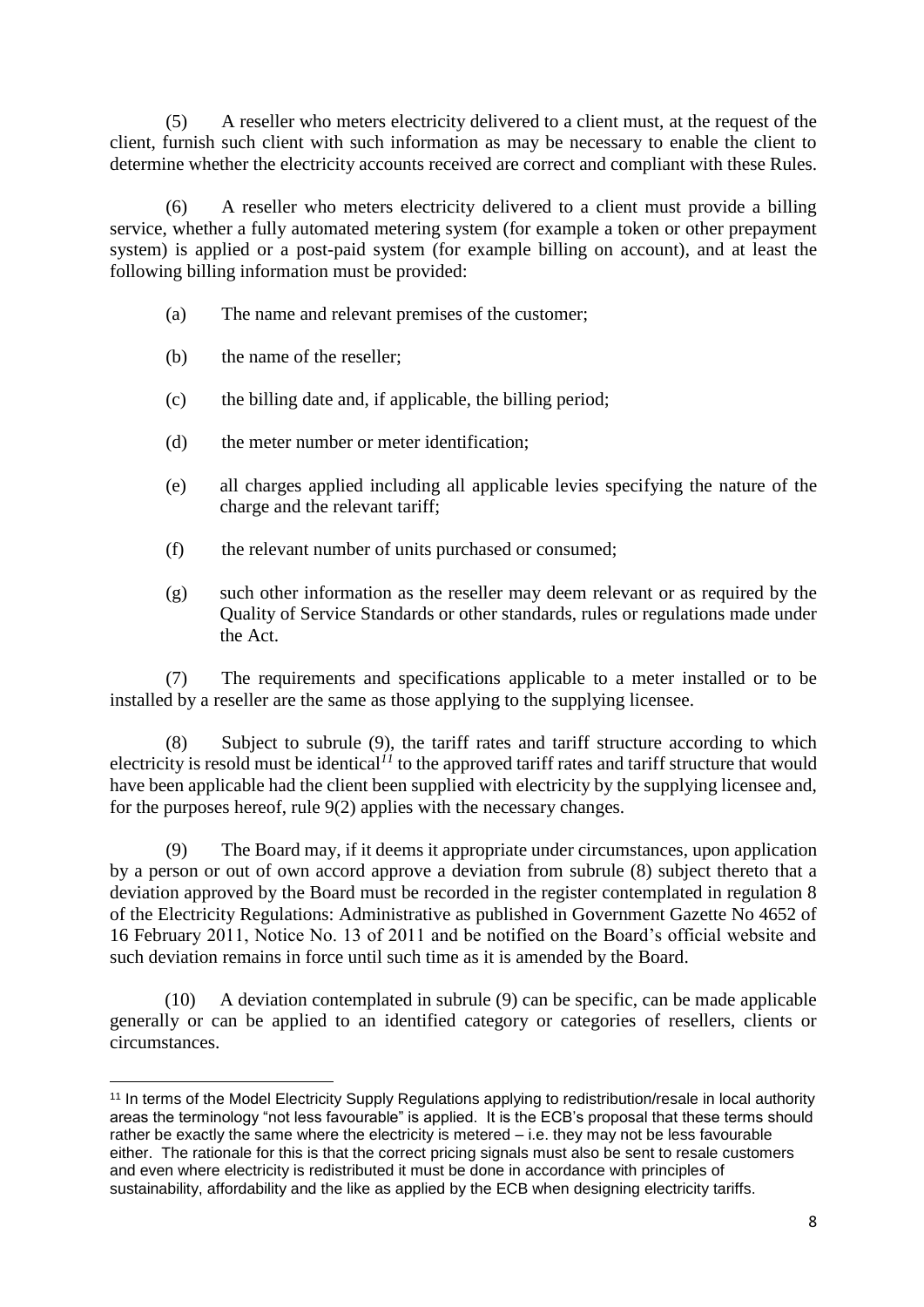(11) In the event where there is a conflict between tariffs stipulated under this rule and a tariff or tariffs specified in a condition imposed on a person exempted from having to hold a distribution licence as contemplated in section 18(11) or 34(1) of the Act and such person is a reseller in accordance with these Rules, the tariff or tariffs specified in such condition prevail.

(12) A person who contravenes or fails to comply with subrule (3), (5), (6) or (8) commits an offence and, on conviction, is liable to a fine not exceeding N\$ 16 000 or to imprisonment for a period of not exceeding two years or both such fine and such imprisonment.

### **Resale of electricity where electricity is not metered**

**8.** (1) Subject to rule 6(1), a reseller who does not meter electricity resold may charge for electricity in the following manners:

- (a) By means of an agreed or fixed rental amount which includes charges for electricity and provided that the rent does not vary according to the amount of electricity used;
- (a) by means of a charge separate from the rent on the basis of an agreed amount or charge whether fixed or not;
- (b) by means of an apportionment between more than one client of such reseller or between the reseller and such client or clients based on specified criteria;
- (c) by means of any consideration from the client including but not limited to goods and services;
- (d) as contemplated in subrule (2).

(2) Where a reseller wishes to obtain compensation for electricity delivered to a client without metering such electricity and under circumstances not provided for in rule 8(1), such reseller must first obtain the Board's written approval which approval the Board may give in a specific instance or with regard to general categories identified for this purposes by the Board subject thereto that, if the Board gives approval with regard to general categories, the Board must give notice thereof -

- (a) in the Gazette;
- (b) in at least two newspapers circulated widely in Namibia;
- (c) on its official website;
- (d) to the relevant supplying licensee or licensees, and, for an approval applicable to general categories, to all distribution and supply licensees.

(3) In the event of subrule  $(1)(c)$ , the reseller must make use of objective and fair criteria such as, but not limited to, space occupied, activities conducted, number of persons occupying premises to which electricity is delivered and common comparative usage or usages such as passage lighting, lifts and escalators, security lighting and air-conditioning.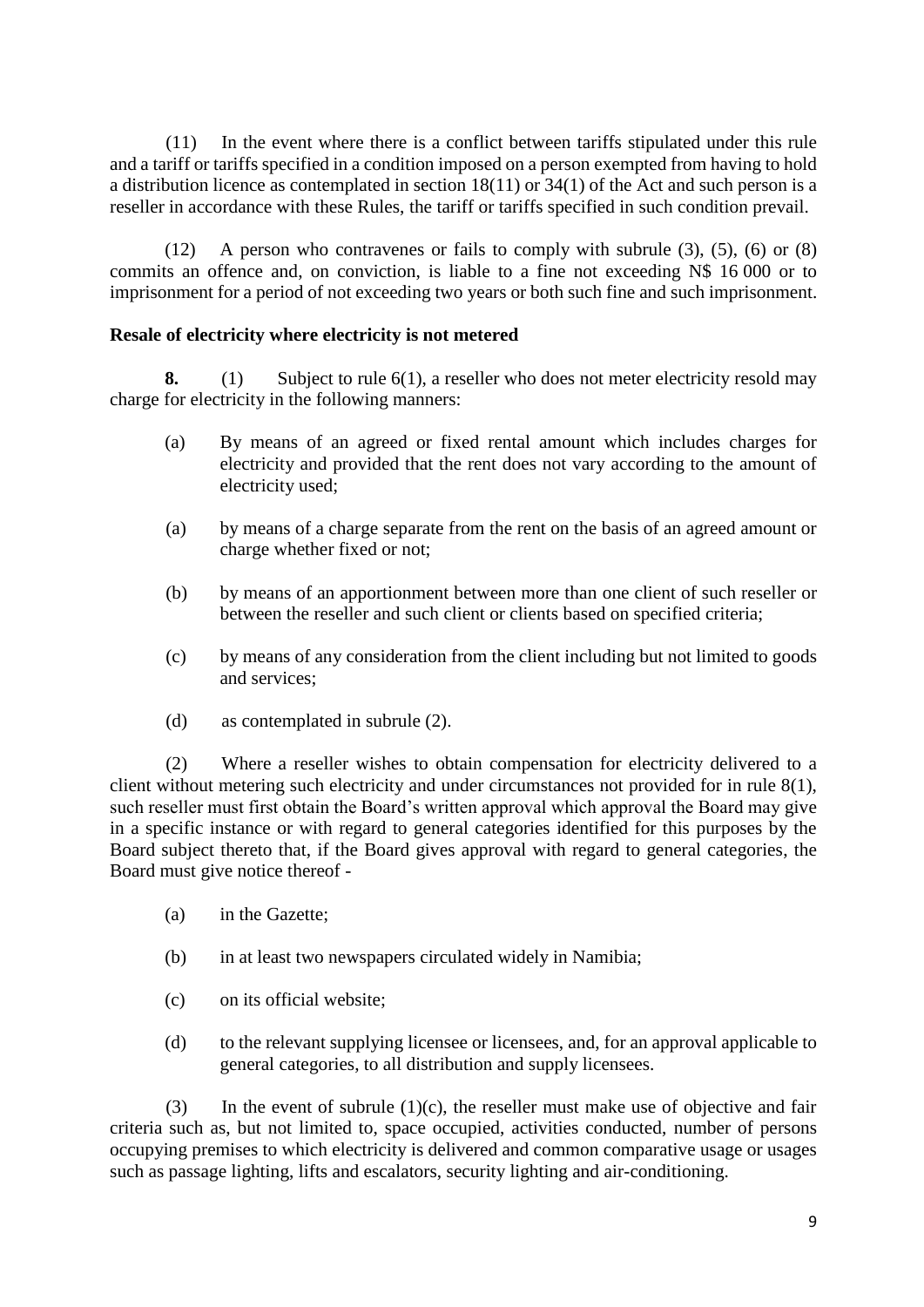(4) The Board may, upon request by any person or out of its own accord, investigate any electricity charges within the scope of this rule in order to determine the actual charge paid by a client for electricity delivered under this clause, or to attach a value thereto, and may for this purpose apply such methodologies in such calculation as the Board may deem appropriate under circumstances in order to establish compliance with rule 9(1).

(5) Where the Board, subsequent to an investigation under subrule (4), finds that a reseller is charging an amount in excess of what is envisaged by rule 9(1), the Board may, after consultation with the reseller and client or clients involved, instruct the reseller as to the form of compensation which will ensure compliance with rule 9(1) and a reseller must comply with such instruction.

(6) Subject to rule  $6(1)$ , a reseller who does not meter electricity delivered to a client must, at the request of the client, furnish such client with such information at the reseller's disposal as may be necessary to enable the client to determine whether the form of compensation for electricity provided to such client is compliant with these Rules.

(7) A person who contravenes or fails to comply with subrule (2) or (6) commits an offence and, on conviction, is liable to a fine not exceeding N\$ 16 000 or to imprisonment for a period of not exceeding two years or both such fine and such imprisonment.

## **General conditions applicable to the resale of electricity**

**9.** (1) Subject to rules 7(8) and 8, the value at which, and the conditions under which, electricity is resold may not be less favourable to the client than those that would have been payable and applicable had the client been supplied with electricity by the supplying licensee.

- (2) For the purposes of subrule (1), the applicable value and conditions are:
- (a) In the event where there is only one supplying licensee who supplies electricity to the reseller, or the person from whom the reseller obtains or could obtain its electricity, and such licensee is –
	- (i) a local authority council;
	- (ii) a regional council;
	- (iii) a farmers' scheme; or
	- (iv) a distribution licensee that is supplying in the local authority council's, regional council's or farmers' schemes' area in terms of an agreement between such licensee and the local authority council, regional council or farmers' scheme,

the electricity tariffs and distribution and supply conditions of such supplying licensee;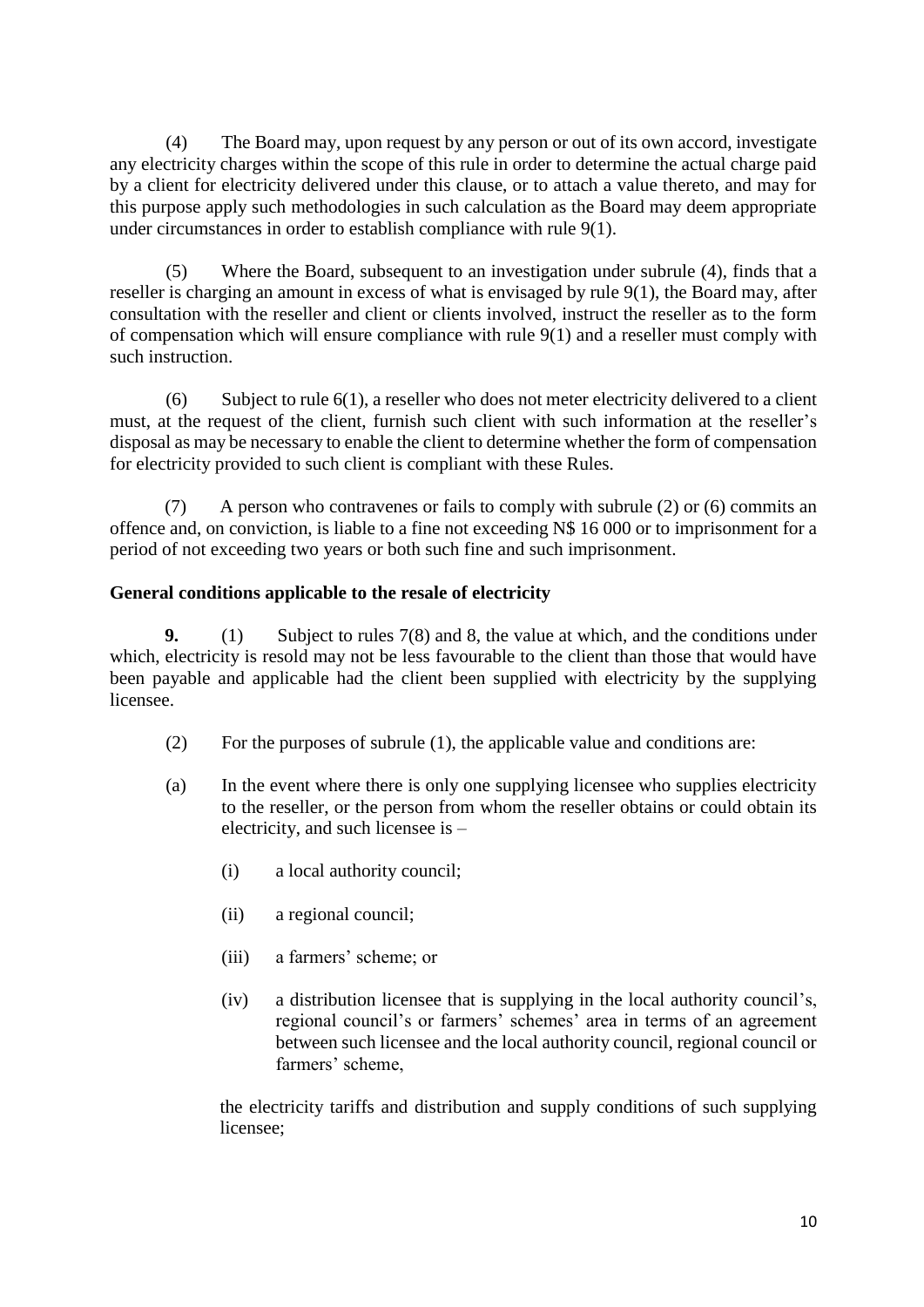- (b) in the event where the supplying licensee is a regional electricity distribution company, the electricity tariffs and distribution and supply conditions applying in the local authority council or regional council area in which the client is located;
- (c) in the event where it is not clear who the relevant supplying licensee is or which of such licensee's electricity tariffs and distribution and supply conditions apply, on such terms and conditions as may be determined by the Board which determination can be specific or can be general.

(3) A determination by the Board under subrule (2)(c) must be recorded in the register contemplated in regulation 8 of the Electricity Regulations: Administrative as published in Government Gazette No 4652 of 16 February 2011, Notice No. 13 of 2011, be notified on the Board's official website notice thereof must be given, in writing, to the affected supplying licensee and such determination remains in force until such time as it is amended by the Board.

(4) No reseller is allowed to add any additional cost such as cost for meter reading, vending, billing, compliance services, and the like and recover such cost from the client since the latter cost is already included in the relevant tariff contemplated in subrule (1).

(5) All resellers must familiarise themselves with the approved tariffs of the supplying licensee and must have the applicable tariffs at their disposal at all times.

(6) A reseller must provide and explain such tariffs to the reseller's clients and provide them in writing with the applicable tariff and tariff structure.

(7) A person who contravenes or fails to comply with subrule (1), (4) or (6) commits an offence and, on conviction, is liable to a fine not exceeding N\$ 16 000 or to imprisonment for a period of not exceeding two years or both such fine and such imprisonment.

## **General conditions applicable to redistributors and clients**

**10.** (1) Where the redistributor's redistribution network is physically connected to the distribution power system of the supplying licensee, it is subject to inspection and approval by such licensee and for this purpose the redistributor must give the supplying licensee such access to the redistribution network and information relating thereto as the supplying licensee may require.

(2) A redistributor is responsible for the safe design, installation, maintenance and operation of its redistribution network and must comply with all applicable legal requirements.

(3) A supplying licensee contemplated in this rule may agree to the waiving of the requirement of subrule (2) or parts thereof, thereby accepting responsibility for the safety of the redistributor's redistribution network on such conditions as may be agreed between the licensee, the redistributor and the Board.

(4) A redistributor must design and install its redistribution network in compliance with the connection requirements of the supplying licensee as well as with all applicable laws and regulations, and must apply the same material, design and construction standards as those used by the supplying licensee for similar networks.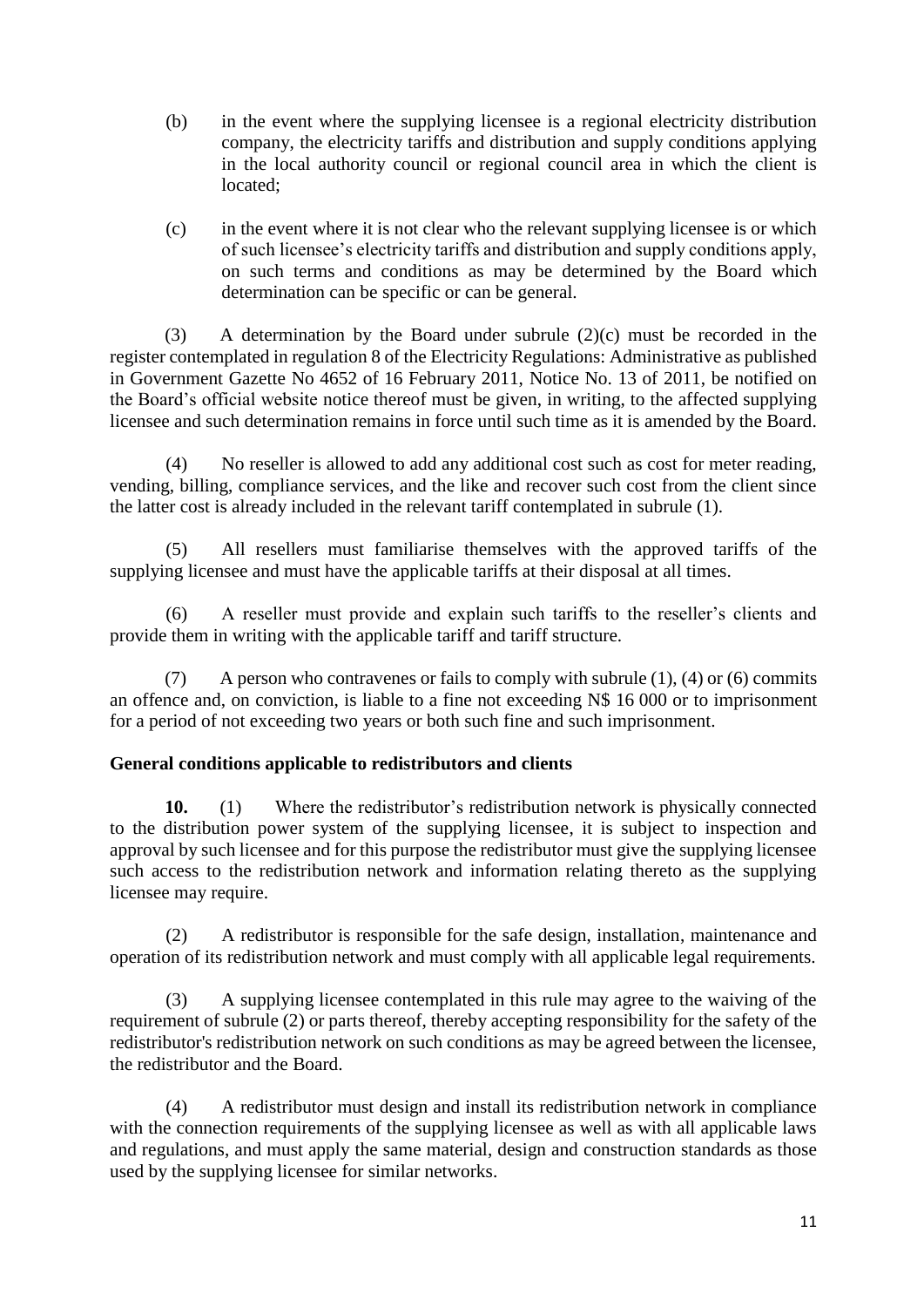- (5) (a) A redistributor must employ or contract
	- (i) personnel with suitable qualifications, experience and skills to safely work on and operate its redistribution network; or
	- (ii) in the event of rule 33 of the Technical Rules applying, a competent person;
- (b) such personnel or competent person must comply with all applicable laws containing requirements for working on such a redistribution network and as may be applicable to the voltage levels and complexity of such redistribution network;
- (c) any person performing installation, alteration, repair or maintenance work on a redistribution network must be registered to perform such work with the supplying licensee, in so far as such registration by the supplying licensee in its license area is required.

(6) A redistributor whose redistribution network includes any part of such network operating at medium voltage or high voltage must operate and maintain the redistribution network in such a manner that the redistributor complies with all applicable requirements as if it had been licensed.

(7) A redistributor must provide every client of the redistributor with an emergency telephone or cell phone number where the client can contact the redistributor at all times in case of power failure or emergency.

(8) The redistributor must respond to power failures or emergencies in a manner that is, under circumstances, appropriate, timeous and effective in addressing the failure or emergency.

(9) In the event of a power failure, a client must contact the redistributor who redistributes to that client and not the supplying licensee and a redistributor must inform all its clients of this rule.

(10) Subject to rule 27(2) of the Technical Rules, if applicable, a redistributor's redistribution network may not extend from one premises to another without the prior written approval of the supplying licensee.

(11) A client's electrical installation is subject to and must comply with the same standards and requirements as are applicable to the electrical installation of a customer of the supplying licensee and must comply with the requirements applicable to electrical installations under the Act.

(12) A person who contravenes or fails to comply with subrule (4), (5), (6), (8) or (10) commits an offence and, on conviction, is liable to a fine not exceeding N\$ 16 000 or to imprisonment for a period of not exceeding two years or both such fine and such imprisonment.

#### **Obligations of redistributors and resellers with regard to information and other matters**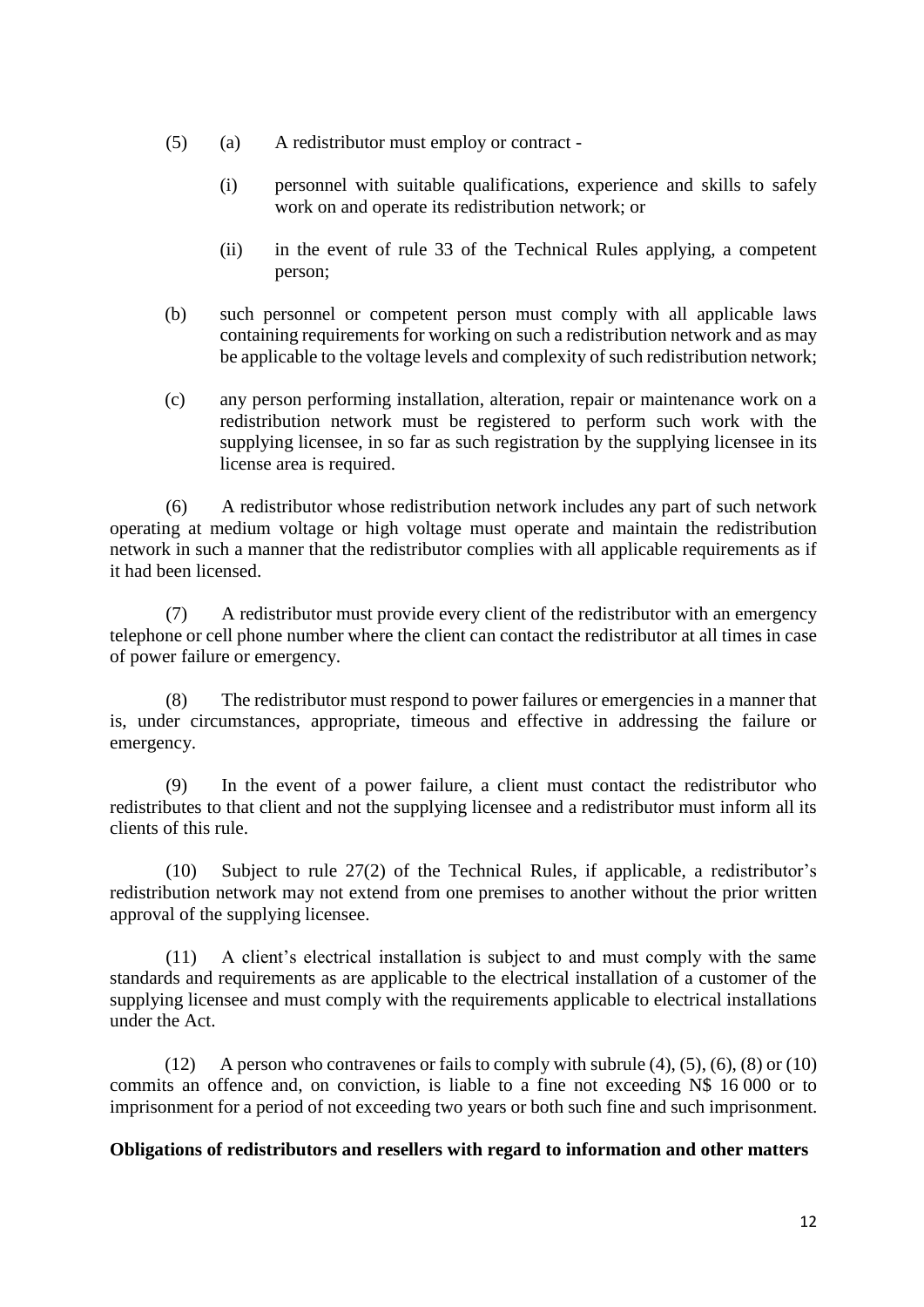**11.** (1) The Board or the supplying licensee may at any time demand from a reseller –

- (a) to submit to it for inspection the records of the reseller or a client relating to the resale of electricity and the income derived by the reseller from the resale;
- (b) where meters have been installed by the reseller, that the reseller cause any of the meters to be tested to the satisfaction of the Board or the supplying licensee at the reseller's cost; and
- (c) that any meter found to be defective be repaired or replaced.

(2) A supplying licensee or the Board may request any relevant information from a redistributor as such licensee or the Board may require in connection with the redistribution activity including, but not limited to, information relating to the operation and maintenance of the redistribution network, and such redistributor must supply such information to such licensee or the Board upon such request.

(3) Where a redistributor refuses or fails to provide information required by a supplying licensee under subrule (2), such licensee may submit a request for such information to the Board in writing and the Board may in its discretion obtain such information from such redistributor and supply it to the supplying licensee.

(4) A person who contravenes or fails to comply with subrule (1) or (2) commits an offence and, on conviction, is liable to a fine not exceeding N\$ 16 000 or to imprisonment for a period of not exceeding two years or both such fine and such imprisonment.

## **Complaints and disputes**

**12.** (1) Any complaint regarding redistribution or reselling may be submitted in writing to the Board for investigation.

(2) If there is a dispute regarding redistribution or reselling such dispute may be referred to the Board for mediation as contemplated in section 3(2)(c) of the Act.

## **Transitional provisions**

**13.** (1) A redistributor who is not exempted under section 18(3) of the Act must immediately apply for an electricity distribution licence or for exemption under the Act.

(2) A reseller must ensure that its charges or compensation received for the delivery of electricity complies with these Rules within six months after the commencement of these Rules, subject thereto that the Board may extend such period with such further periods of not more than six months each as the Board may deem appropriate.

(3) Unless exempted under rule 5(5), a redistributor must within 12 months after the commencement of these Rules, register with the supplying licensee in the manner set out in these Rules, subject thereto that the Board may extend this period of 12 months with such further